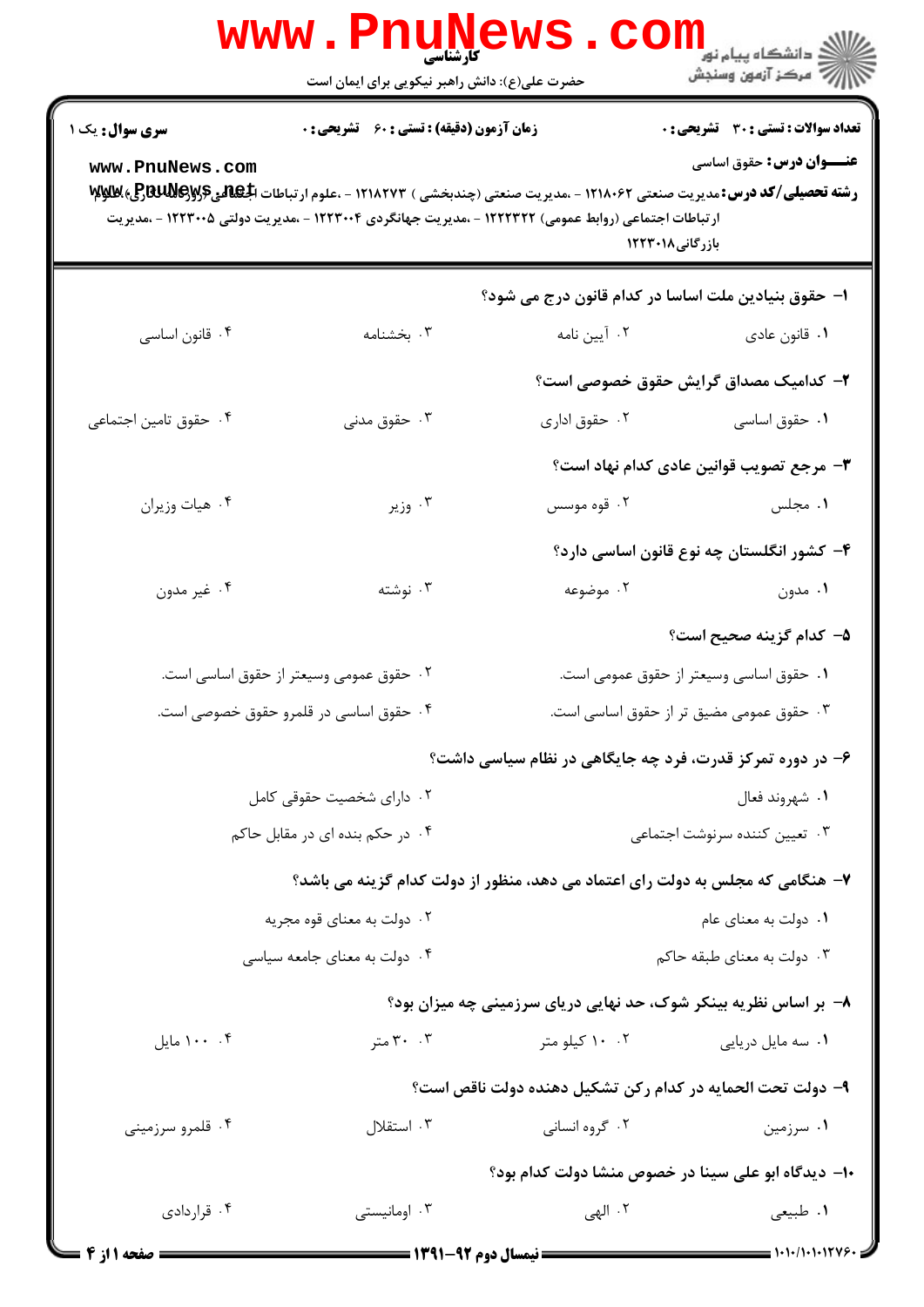|                                                                          | www . Phi<br>کارشناسی<br>حضرت علی(ع): دانش راهبر نیکویی برای ایمان است |                                                                                                      | ڪ دانشڪاه پيا <sub>م</sub> نور<br><mark>√</mark> مرڪز آزمون وسنڊش                                                                                                                                   |
|--------------------------------------------------------------------------|------------------------------------------------------------------------|------------------------------------------------------------------------------------------------------|-----------------------------------------------------------------------------------------------------------------------------------------------------------------------------------------------------|
| <b>سری سوال : ۱ یک</b>                                                   | <b>زمان آزمون (دقیقه) : تستی : 60 ٪ تشریحی : 0</b>                     |                                                                                                      | <b>تعداد سوالات : تستی : 30 ٪ تشریحی : 0</b>                                                                                                                                                        |
| www.PnuNews.com                                                          |                                                                        | ار تباطات اجتماعی (روابط عمومی) ۱۲۲۲۳۲۲ - ،مدیریت جهانگردی ۱۲۲۳۰۰۴ - ،مدیریت دولتی ۱۲۲۳۰۰۵ - ،مدیریت | <b>عنـــوان درس:</b> حقوق اساسی<br><b>رشته تحصیلی/کد درس:</b> مدیریت صنعتی ۱۲۱۸۰۶۲ - ،مدیریت صنعتی (چندبخشی ) ۱۲۱۸۲۷۳ - ،علوم ارتباطات ا <b>بگهان<sub>گ</sub>گرSUU) (P</b> کاپا<br>بازرگانی ۱۲۲۳۰۱۸ |
|                                                                          |                                                                        |                                                                                                      | 11- از نظر منتسکیو قوه مجریه باید در اختیار چه مقامی باشد؟                                                                                                                                          |
| ۰۴ نخست وزير                                                             | ۰۳ رئیس جمهور                                                          | ۰۲ نهاد شورایی                                                                                       | ٠١. پادشاه                                                                                                                                                                                          |
|                                                                          |                                                                        |                                                                                                      | <b>۱۲- حکومت به خواست مردم چه نامیده می شود؟</b>                                                                                                                                                    |
| ۰۴ دموکراسی                                                              | ۰۳ تحمیلی                                                              | ۰۲ سرپرستی                                                                                           | ۰۱ قیومتی                                                                                                                                                                                           |
|                                                                          |                                                                        |                                                                                                      | ۱۳- اولین مجلس قانونگذاری در ایران در چه دوره ایی تشکیل شد؟                                                                                                                                         |
| ۰۴ افشاريان                                                              | ۰۳ پهلوی                                                               | ۰۲ قاجاريه                                                                                           | ۰۱ صفویه                                                                                                                                                                                            |
|                                                                          |                                                                        |                                                                                                      | ۱۴- چه سالی جمهوری اسلامی به رفراندم عمومی گذاشته شد؟                                                                                                                                               |
| 1757.9                                                                   | 1401.7                                                                 | 1401.7                                                                                               | 155.1                                                                                                                                                                                               |
|                                                                          |                                                                        |                                                                                                      | ۱۵– بر اساس اصل ۵۶ قانون اساسی چه نوح حاکمیتی در ایران مطرح است؟                                                                                                                                    |
| ۰۴ الهی – مردمی                                                          | ۰۳ الهي – فردي                                                         | ۲. فردی – مردمی                                                                                      | ٠١ جمع گرايي                                                                                                                                                                                        |
|                                                                          |                                                                        |                                                                                                      | ۱۶- از نظر اسلام آزادی توام با  است.                                                                                                                                                                |
| ۰۴ رهایی                                                                 | ۰۳ مسئوليت                                                             | ۰۲ اجبار                                                                                             | ۰۱ جبر                                                                                                                                                                                              |
|                                                                          |                                                                        |                                                                                                      | ۱۷− انطباق قوانین اقتصادی با موازین شرعی به عهده کیست؟                                                                                                                                              |
|                                                                          | ۰۲ شورای رهبری                                                         |                                                                                                      | ۰۱ اعضای شورای نگهبان                                                                                                                                                                               |
|                                                                          | ۰۴ فقهای شورای نگهبان                                                  |                                                                                                      | ۰۳ حقوقدانان شورای نگهبان                                                                                                                                                                           |
|                                                                          |                                                                        |                                                                                                      | ۱۸− درخواست مراجعه به آراء عمومی از صلاحیت کدام نهاد است؟                                                                                                                                           |
| ۰۴ وزارت کشور                                                            | ۰۳ مجلس خبرگان                                                         | ۰۲ مجلس شورای اسلامی                                                                                 | ٠١ قوه قضاييه                                                                                                                                                                                       |
| ۱۹- شرایط و حدود امر به معروف و نهی از منکر را کدام نهاد تعیین می نماید؟ |                                                                        |                                                                                                      |                                                                                                                                                                                                     |
|                                                                          | ۰۲ وزارت ارشاد                                                         |                                                                                                      | ۰۱ قانون                                                                                                                                                                                            |
|                                                                          | ۰۴ شورای عالی امنیت ملی                                                |                                                                                                      | ۰۳ شورای عالی انقلاب فرهنگی                                                                                                                                                                         |
|                                                                          |                                                                        |                                                                                                      | <b>۲۰</b> - دین رسمی کشور چگونه قابل تغییر می باشد؟                                                                                                                                                 |
|                                                                          | ۰۲ با تصمیم مقام رهبری                                                 |                                                                                                      | ۰۱ با پیشنهاد مجلس و تایید مقام رهبری                                                                                                                                                               |
|                                                                          | ۰۴ با درخواست مردم و تایید شورای نگهبان                                |                                                                                                      | ۰۳ قابل تغيير نيست.                                                                                                                                                                                 |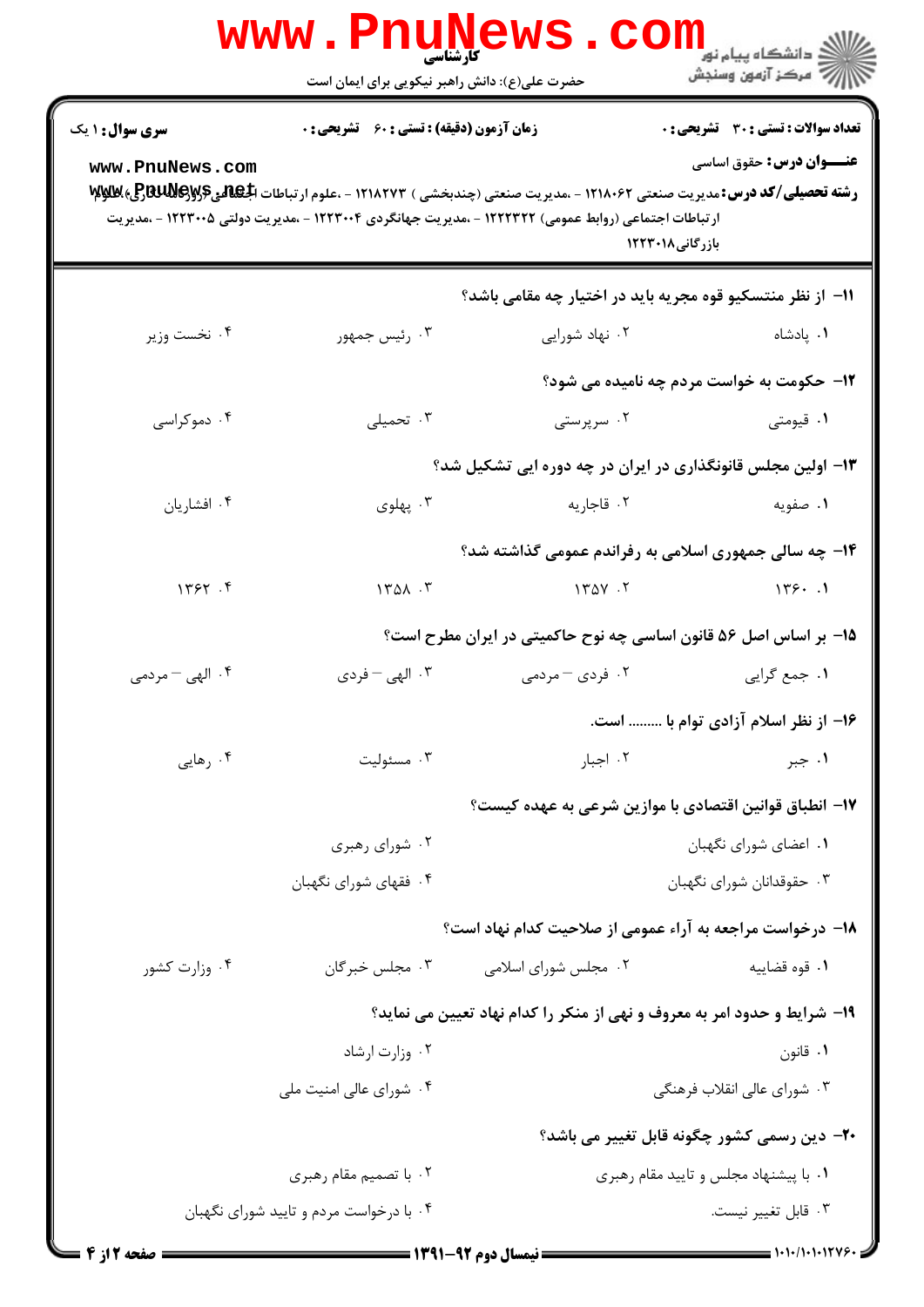|                                                                                                        | <b>WWW.PNUN</b><br>کارشناسی<br>حضرت علی(ع): دانش راهبر نیکویی برای ایمان است                                                                                                                                                       |                                                                      | ڪ دانشڪاه پيا <sub>م</sub> نور ■<br>/> مرڪز آزمون وسنڊش |  |  |  |
|--------------------------------------------------------------------------------------------------------|------------------------------------------------------------------------------------------------------------------------------------------------------------------------------------------------------------------------------------|----------------------------------------------------------------------|---------------------------------------------------------|--|--|--|
| سری سوال: ۱ یک                                                                                         | <b>زمان آزمون (دقیقه) : تستی : 60 ٪ تشریحی : 0</b>                                                                                                                                                                                 |                                                                      | <b>تعداد سوالات : تستي : 30 ٪ تشريحي : 0</b>            |  |  |  |
| www.PnuNews.com                                                                                        | <b>رشته تحصیلی/کد درس:</b> مدیریت صنعتی ۱۲۱۸۰۶۲ - ،مدیریت صنعتی (چندبخشی ) ۱۲۱۸۲۷۳ - ،علوم ارتباطات الجهاهی۷۷۷ و بالاپاکلا<br>ار تباطات اجتماعی (روابط عمومی) ۱۲۲۲۳۲۲ - ،مدیریت جهانگردی ۱۲۲۳۰۰۴ - ،مدیریت دولتی ۱۲۲۳۰۰۵ - ،مدیریت | بازرگانی۱۲۲۳۰۱۸                                                      | <b>عنـــوان درس:</b> حقوق اساسی                         |  |  |  |
| <b>۲۱</b> - اینکه مردم ایران از هر قوم و قبیله ایی باشند از حقوق مساوی برخوردارند، بیانگر چه امری است؟ |                                                                                                                                                                                                                                    |                                                                      |                                                         |  |  |  |
| ۰۴ اصل برابري                                                                                          | ۰۳ اصل تعيين سرنوشت                                                                                                                                                                                                                | ۰۲ حق آزادی                                                          | ۰۱ اصل آزادی                                            |  |  |  |
|                                                                                                        |                                                                                                                                                                                                                                    | ۲۲- آزادی مشروع افراد در جامعه چگونه قابل سلب شدن می باشد؟           |                                                         |  |  |  |
|                                                                                                        | ۰۲ در صورت مصلحت                                                                                                                                                                                                                   |                                                                      | ٠١. با وضع قانون                                        |  |  |  |
| ۰۴ با وضع قانون هم قابل سلب نمی باشد.                                                                  |                                                                                                                                                                                                                                    |                                                                      | ۰۳ با رعايت امنيت كشور                                  |  |  |  |
|                                                                                                        |                                                                                                                                                                                                                                    |                                                                      | ۲۳– کدام بخش اقتصادی در قانون اساسی نیامده است؟         |  |  |  |
| ۰۴ تعاونی                                                                                              | ۰۳ دولتی                                                                                                                                                                                                                           | ۰۲ خصوصی                                                             | ۰۱ سرمایه داری                                          |  |  |  |
|                                                                                                        |                                                                                                                                                                                                                                    | <b>۲۴</b> - مصوبات جلسات غیر علنی مجلس با حضور چه مقاماتی معتبر است؟ |                                                         |  |  |  |
|                                                                                                        | ۰۲ اعضای شورای رهبری                                                                                                                                                                                                               |                                                                      | ۰۱ اعضای شورای نگهبان                                   |  |  |  |
|                                                                                                        | ۰۴ مقامات کشوری و لشکری مهم کشور                                                                                                                                                                                                   | ۰۳ روسای قوای سه گانه                                                |                                                         |  |  |  |
|                                                                                                        | ۲۵- مقررات مربوط به طرز کار مجمع تشخیص مصلحت نظام به تصویب چه نهاد یا مقامی باید برسد؟                                                                                                                                             |                                                                      |                                                         |  |  |  |
| ۰۴ مقام رهبری                                                                                          | ۰۳ خود مجمع                                                                                                                                                                                                                        | ۰۲ مجلس خبرگان                                                       | ٠١ شوراي نگهبان                                         |  |  |  |
|                                                                                                        |                                                                                                                                                                                                                                    |                                                                      | ۲۶– عزل رئیس جمهور از اختیارات است.                     |  |  |  |
| ۰۴ دیوان عالی کشور                                                                                     | ۰۳ هيات وزيران                                                                                                                                                                                                                     | ۰۲ مقام رهبری                                                        | ۰۱ مجلس شورای اسلامی                                    |  |  |  |
|                                                                                                        |                                                                                                                                                                                                                                    | ۲۷– پذیرفتن استوارنامه سفیران در صلاحیت کدام مقام است؟               |                                                         |  |  |  |
|                                                                                                        | ۰۲ وزیر امور خارجه                                                                                                                                                                                                                 |                                                                      | ۰۱ وزیر کشور                                            |  |  |  |
|                                                                                                        | ۰۴ کمیسیون سیاست خارجی مجلس                                                                                                                                                                                                        | ۰۳ رئیس جمهور                                                        |                                                         |  |  |  |
|                                                                                                        |                                                                                                                                                                                                                                    |                                                                      | ۲۸- کدام تصمیم قوه مجریه باید به تایید مجلس برسد؟       |  |  |  |
| ۰۲ نظارت بر امور هيات دولت                                                                             |                                                                                                                                                                                                                                    | ٠١ چگونگی نظارت بر كار استانداران                                    |                                                         |  |  |  |
|                                                                                                        | ۰۴ عزل وزیر توسط رئیس جمهور                                                                                                                                                                                                        |                                                                      | ۰۳ انعقاد عهدنامه های بین المللی                        |  |  |  |
|                                                                                                        |                                                                                                                                                                                                                                    |                                                                      | <b>۲۹</b> – تغییر محل ماموریت قضات به عهده کیست؟        |  |  |  |
|                                                                                                        | ۰۲ دادستان کل کشور                                                                                                                                                                                                                 |                                                                      | ٠١ رئيس قوه قضاييه                                      |  |  |  |
|                                                                                                        | ۰۴ معاون امور استخدامی دولت                                                                                                                                                                                                        |                                                                      | ۰۳ وزیر دادگستری                                        |  |  |  |
|                                                                                                        |                                                                                                                                                                                                                                    |                                                                      |                                                         |  |  |  |